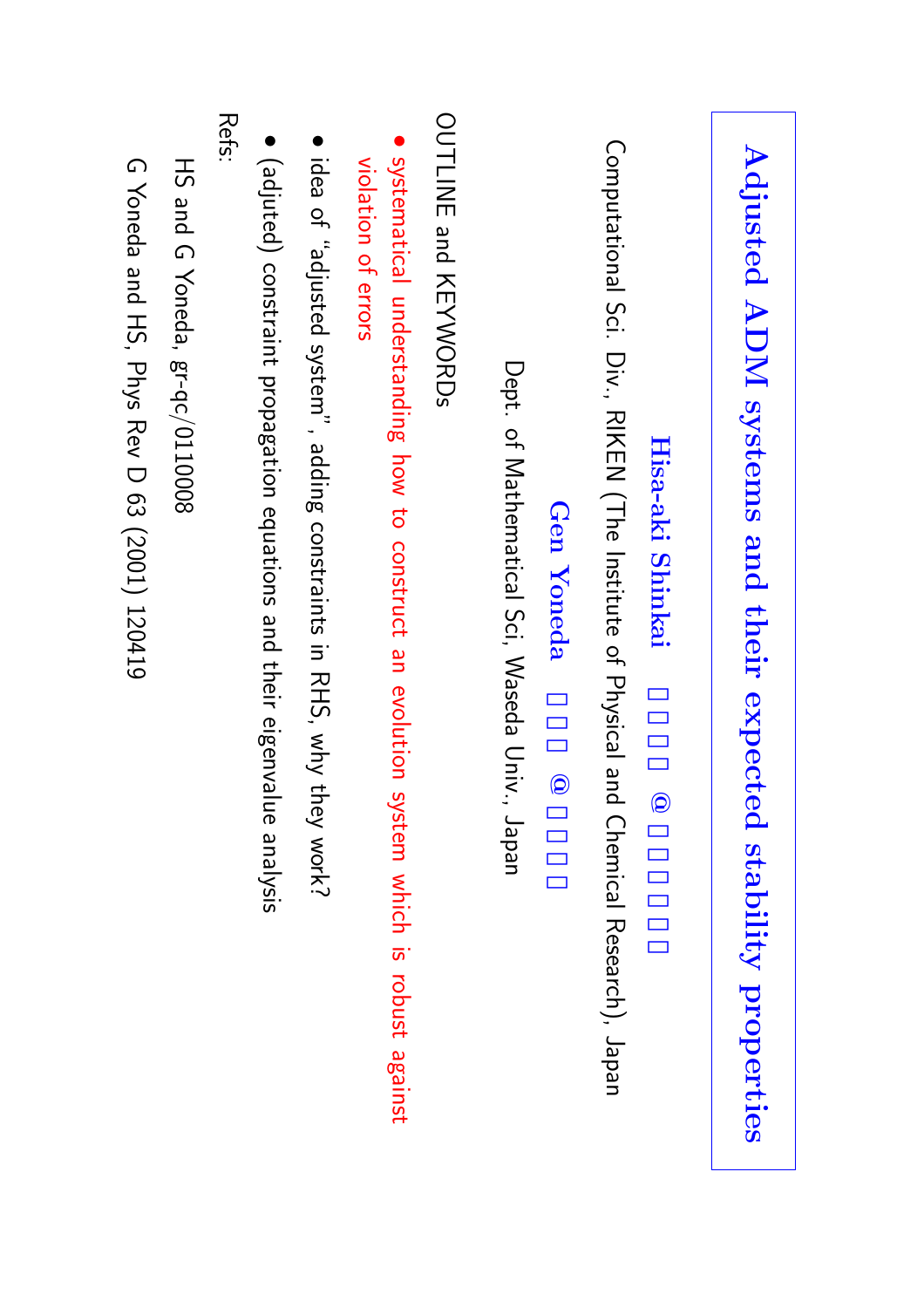| The direct use of the standard ADM equations<br>Why?<br>By adding constraints in RHS, we can kill error<br>is not recommended.<br>growing modes |
|-------------------------------------------------------------------------------------------------------------------------------------------------|
|-------------------------------------------------------------------------------------------------------------------------------------------------|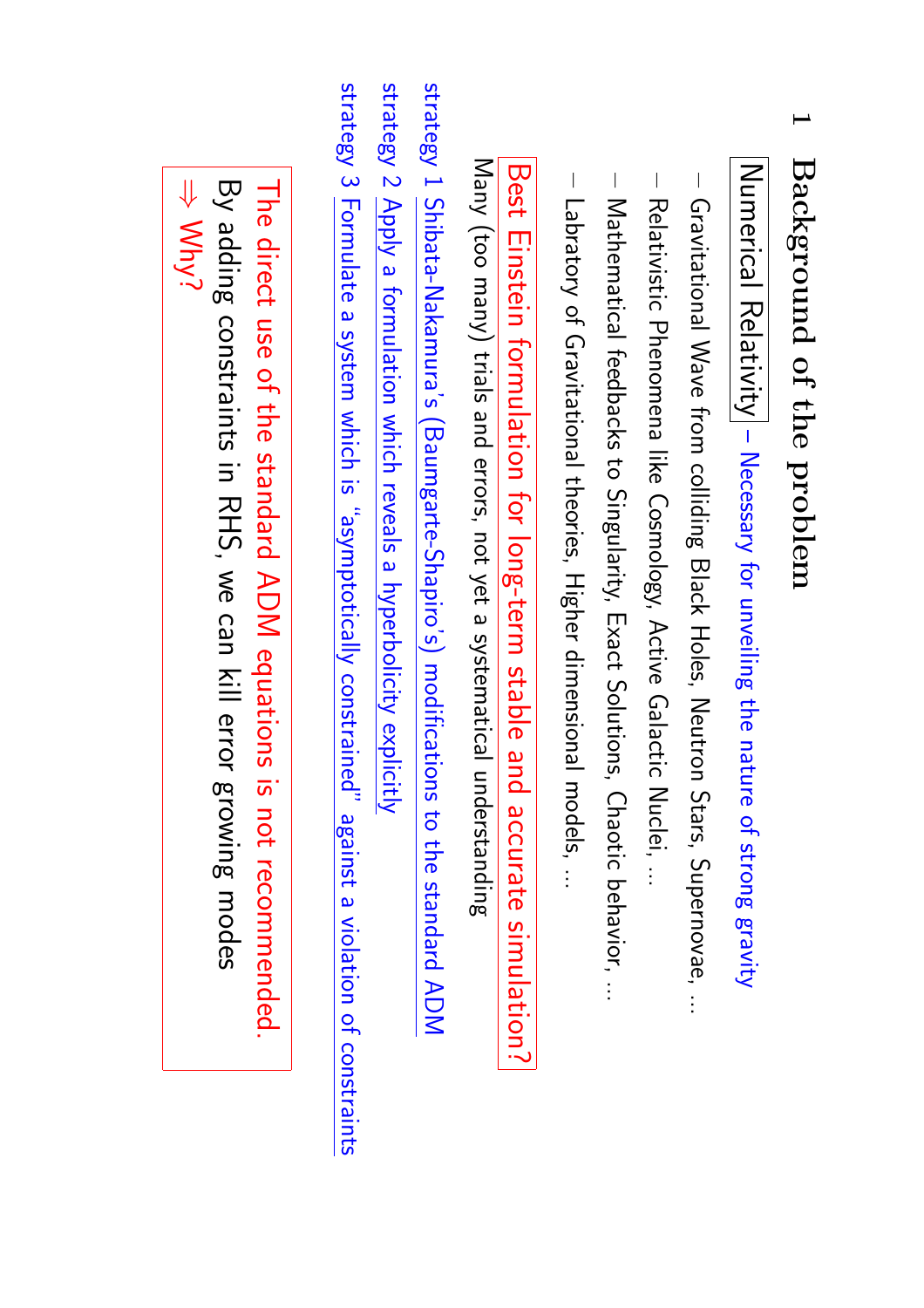strategy 1Shibata-Nakamura's(Baumgarte-Shapiro's)modifications to the standard ADM define new variables  $(\phi,$  $\widetilde{\gamma}_{ij}$ , $K,\widetilde{A}$  $\{\tilde{\Gamma}^i\}$ , instead of the ADM's  $(\gamma_{ij},K_{ij})$ where  $\widetilde{\widetilde{\mathcal{Z}'}}$ ≡  $e^{-4\phi}\gamma_{ij},$ A˜ij ≡  $e^{-4\phi}(K_{ij}$ −  $\bigcap$  $\diagup$  $\overset{\text{\tiny (1)}}{2}$ γij  $K)$ Γ˜i ≡ Γ˜jk i ζή<br>Γε

ີ<br>ຈ momentumconstraint三.  $\Gamma^i$ -eq., and impose  $\det\!\tilde{\gamma}_{ij}$  $\mathbb{L}$ during the evolutions. No explicit explanations why this formulationworks better.

᠊ᠸ otsdam group (2000): the replacement $\mathsf{S}$ momentumconstraintis essential.

strategy 2 Apply a formulation which reveals a hyperbolicityexplicitly.

For a first order partial differential equations on a vector  $\mathcal{C}$ 

$$
\partial_t \begin{bmatrix} u_1 \\ u_2 \\ \vdots \end{bmatrix} = \begin{bmatrix} A \\ 0 \\ 0 \\ \vdots \end{bmatrix} \partial_x \begin{bmatrix} u_1 \\ u_2 \\ \vdots \end{bmatrix} + B \begin{bmatrix} u_1 \\ u_2 \\ u_2 \end{bmatrix},
$$

if the eigenvalues of  $\Rightarrow$ 

م<br>م

weakly hyperbolicall real.

strongly hyperbolic all real and ∃ a complete set of eigenvalues.

symmetric hyperbolic $\equiv$  $\cancel{\simeq}$ is real and symmetric (Hermitian).

(1)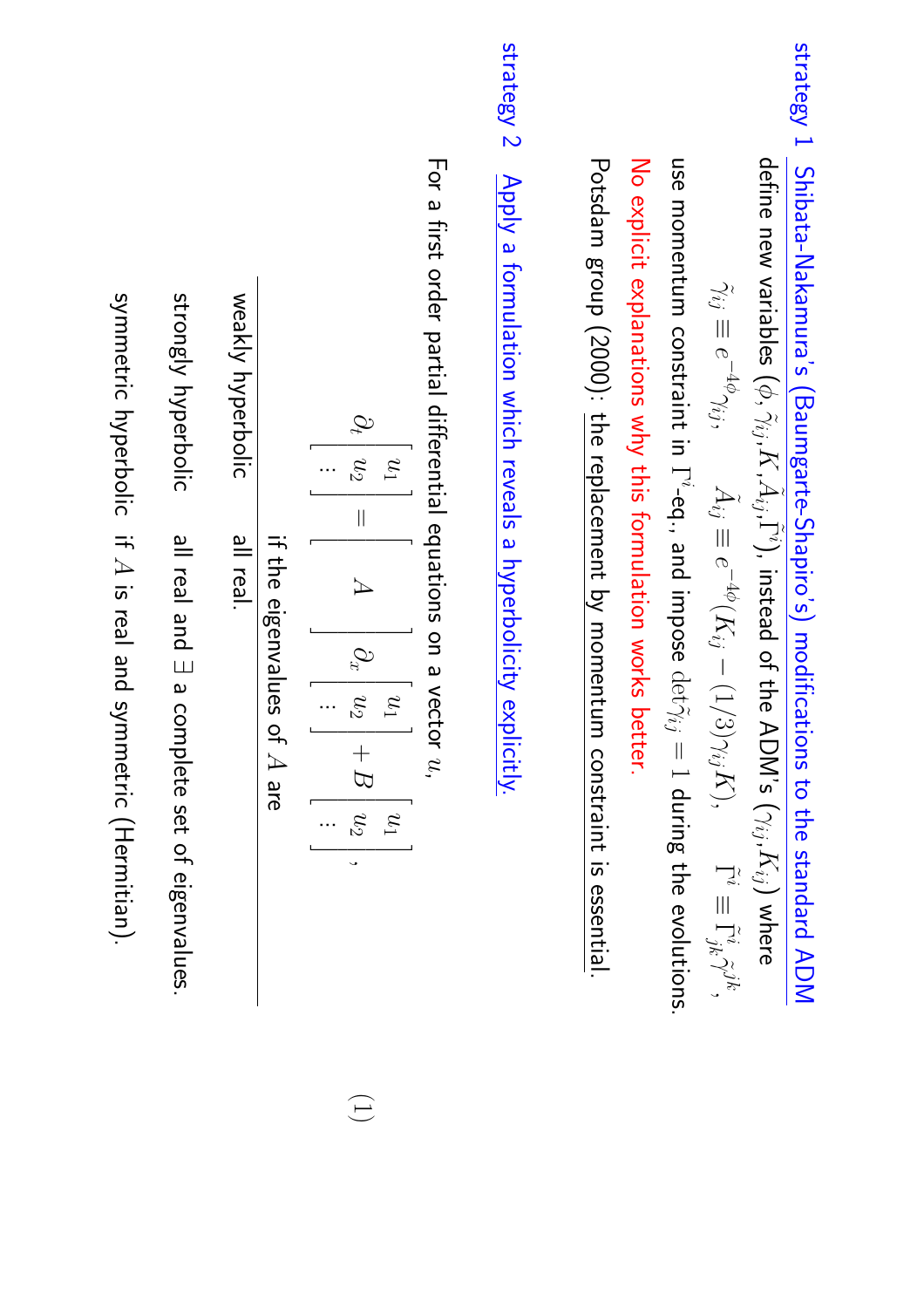# weakly hyperbolic Ŵ strongly hyperbolic Ŵ symmetric hyperbolic systems,

Are they actually helpful? Which level of hyperbolicityis necessary?

Using Ashtekar's variables between ີ<br>ຈັ found that [HS-Yoneda, CQG17(2000)4799]

- (1) the three levels of hyperbolicity can be obtained by adding constraint terms and/or imposing gauge conditions
- (2) there is no drastic difference in the accuracy<u>ዓ</u> numericalevolutions in these three levels (comparison of nonlinear wave propagationin a plane symmetric spacetime)
- (3) the symmetric hyperbolic system is not always the best for reducing numericalerrors

Note that IBVP (Initial Boundary Value problem) requires "symmetric hyperbolicity" to be treated with.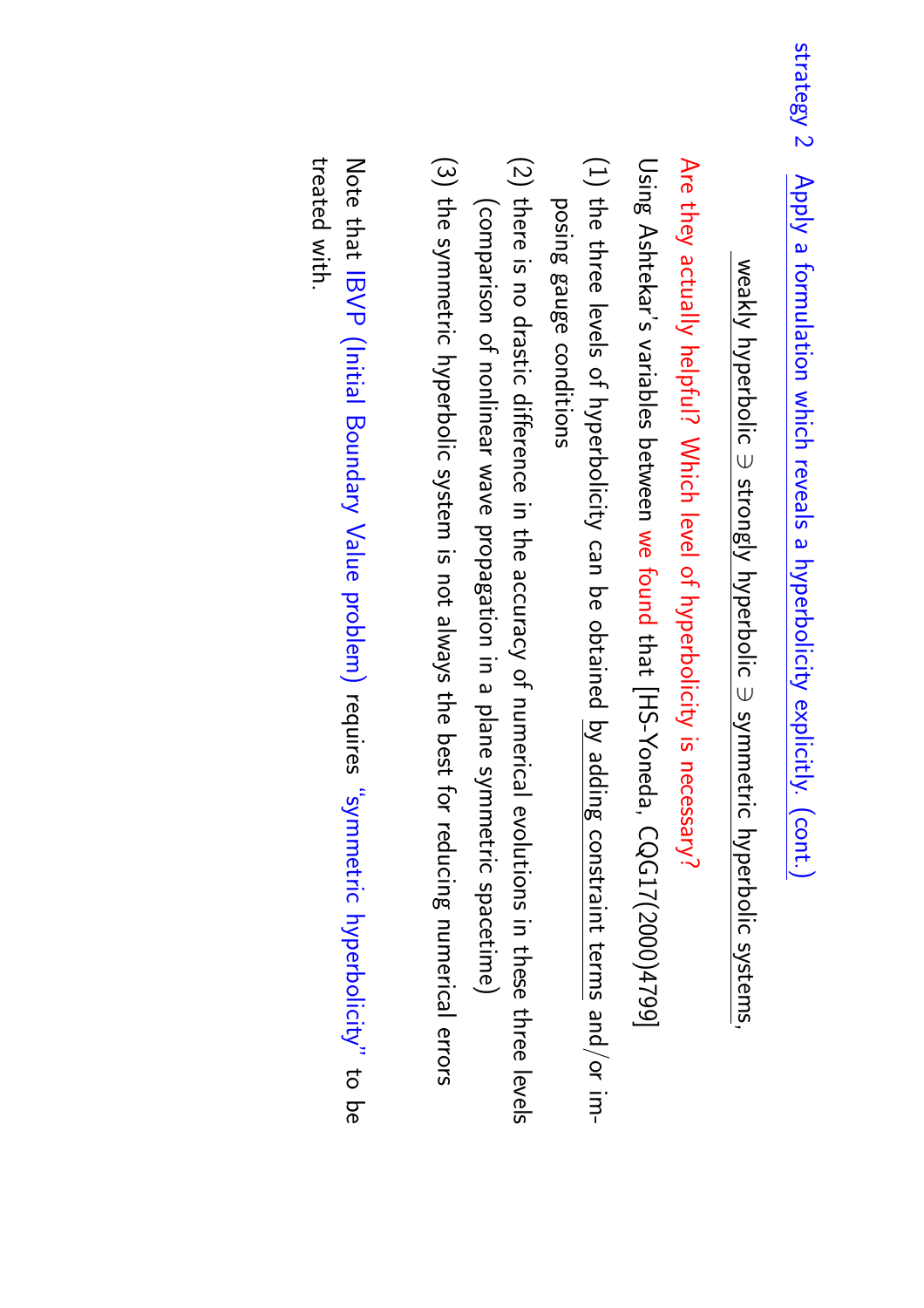strategy 3Formulate a system which is "asymptoticallyconstrained" against a violation of constraints **"AsymptoticallyConstrained System"** – Constraint Surface as an Attractor



- **–** straints Add aritificial force to reduce the violation of con-
- **–**  $\operatorname{\mathsf{S}}$ መ<br>ወ guaranteed if we apply the idea to a symmetric hyperbolic system.

method 2: Adjusted system (Yoneda HS, 2000, 2001)

- **–**  $\lessapprox$ can control the violation of constraints by adjusting constraintsto EoM.
- **–** equations may prodict the violation of error. Eigenvalue analysis<u>ር</u> constraintpropagation
- **–** symmetric hyperbolic. This idea is applicable even if the system is not ⇒

for the ADM formulation,too!!

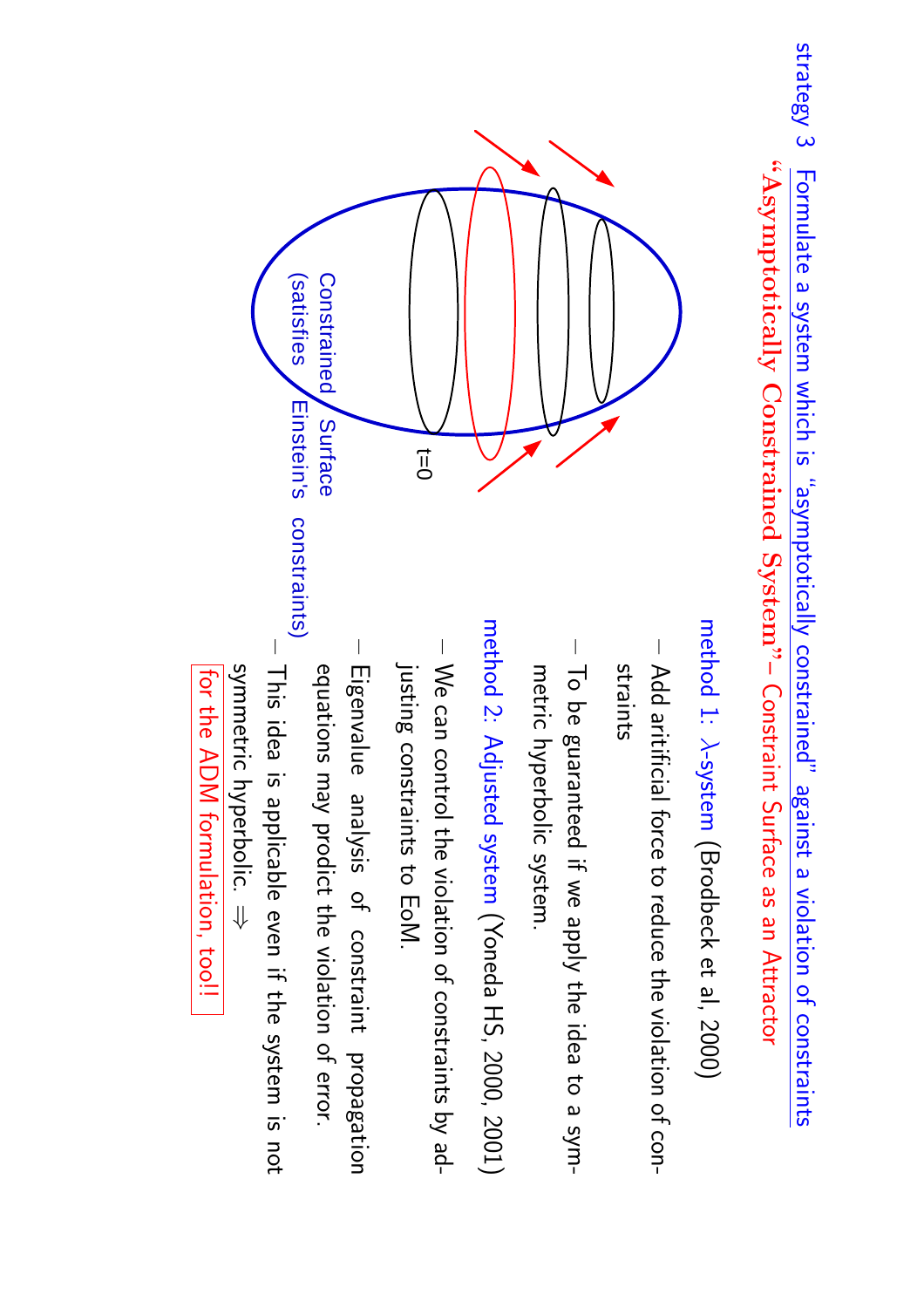### **2 Idea of "Adjusted system" and OurConjecture**

General Procedure

 prepare a set of evolutioneqs.

 $\partial_t u^a$ 

 $\partial_t u^a$ 

 $\begin{array}{c} \hline \end{array}$ 

 $f(u^a, \partial_b u^a,$ 

··· $\smile$  $\, +$ 

 $F(C^a, \partial_b C^a,$ 

··· $\smile$   $\overline{\phantom{a}}$ 

 $f(u^a, \partial_b u^a,$ 

··· $\smile$ 

- $\overline{2}$ add<br>D constraints $\equiv$ RHS<br>SHS
- $\omega$ choose appropriate  $F(C^a, \partial_b C^a,$ ··· $\smile$ to make the systemstable evolution

How to specify  $F(C^a, \partial_b C^a,$ ··· $\smile$ نہ.

- 4. prepare constraintpropagationeqs.
- <u>ო</u> and<br>D its adjustedversion

 $\partial_t C$  $\vert$  $g(C^a,\partial_b C^a,$ ··· $\smile$  $^{+}$  $G(C^a, \partial_b C^a,$ 

··· $\smile$   $\partial_t C$ 

 $\overline{\phantom{a}}$ 

 $g(C^a, \partial_b C^a,$ 

··· $\smile$ 

6. Fourier transformand<br>D evaluate eigenvalues  $\hat{\partial}_t\hat{C}^k$  $\overline{\phantom{a}}$  $A(\hat{C}^a)$  $\check{\mathcal{C}}$ 

**Conjecture:** Evaluate eigenvalues of (Fourier-transformed)constraintpropagation eqs. If their (1) real part is non-positive, or (2) imaginary part is non-zero, then the system is more stable.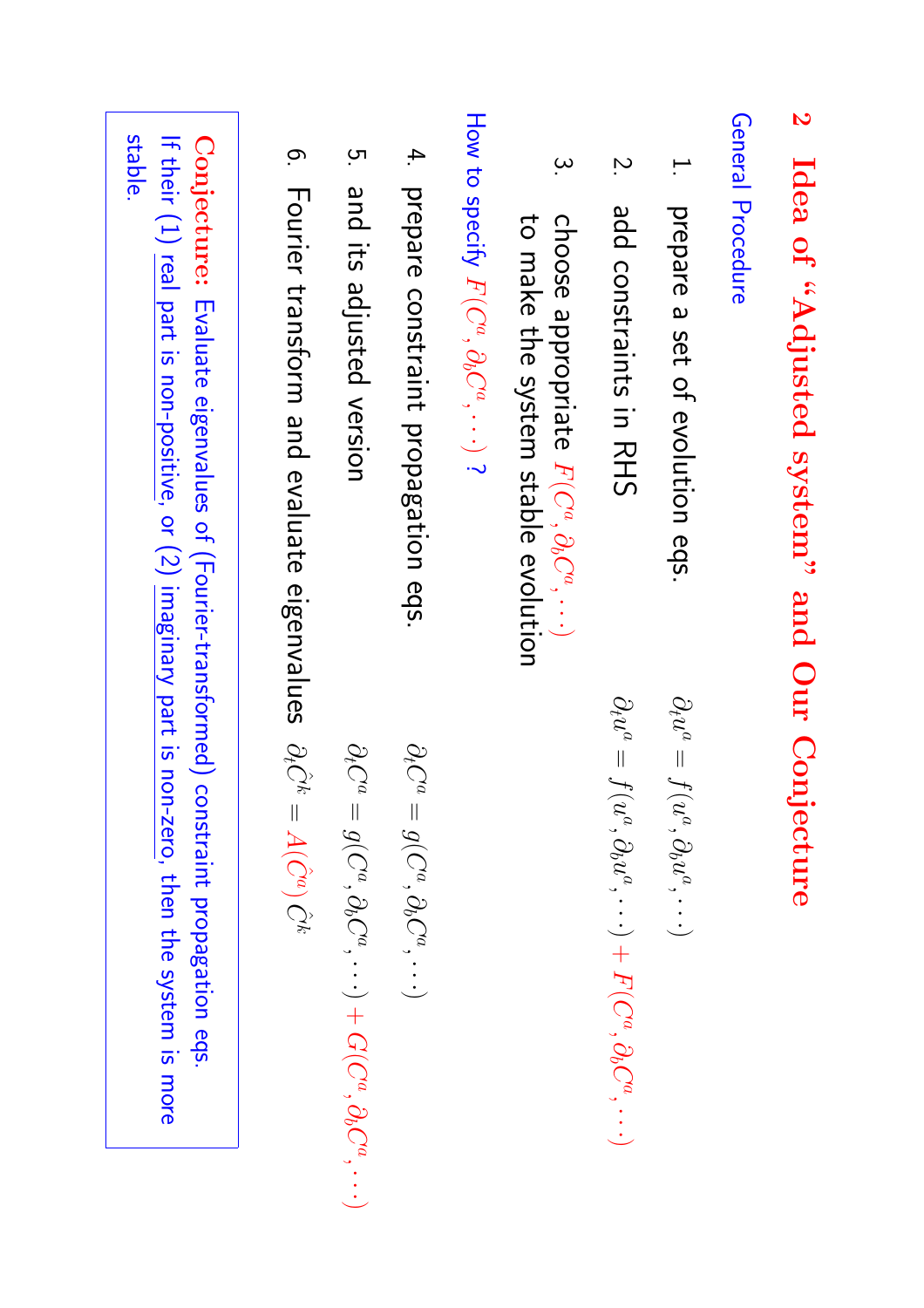We adjust the standard ADM system using constraints as:  
\n
$$
\partial_t \gamma_{ij} = -2\alpha K_{ij} + \nabla_i \beta_j + \nabla_j \beta_i,
$$
\n
$$
\partial_t \gamma_{ij} = -2\alpha K_{ij} + \nabla_i \beta_j + \nabla_j \beta_i,
$$
\n
$$
\partial_t \gamma_{ij} = \alpha R_{ij}^{(3)} + \alpha K K_{ij} - 2\alpha K_{ik} K^k{}_j - \nabla_i \nabla_j \alpha + (\nabla_i \beta^k) K_{kj} + (\nabla_j \beta^k) K_{ki} + \beta^k \nabla_k K_{ij}(3)
$$
\n
$$
\mathcal{H} = \alpha R_{ij}^{(3)} + \alpha K K_{ij} - 2\alpha K_{ik} K^k{}_j - \nabla_i \nabla_j \alpha + (\nabla_i \beta^k) K_{ki} + \beta^k \nabla_k K_{ij}(3)
$$
\n
$$
\mathcal{H} := \nabla_j K^j - \nabla_i K^j.
$$
\n
$$
\mathcal{M}_i := \nabla_j K^i - \nabla_i K^i.
$$
\n(6)

 $\lessapprox$ can write the adjusted constraintpropagationequations as

 $\mathcal{Q}_t$  $\mathcal{H}% _{0}\left( t\right)$  $\vert \vert$ (original terms)  $+$  $H \,$ um<br>س  $+\left[ \left( 7\right) \right]$  $H_2^{imm}\partial_i$  $[(2)] +$  $H_3^{ijmn}\partial_i\partial_j$  $[(2)] +$  $H_4^{mn}$  $[(4)]$  $\bigodot$  $\mathcal{Q}_t$  $\sum_i$  $\vert$ (original terms)  $\overline{+}$  $\mathbb{M}_1$ .<br>imn  $[(2)] +$  $M_2\,$ ijmn∂j $[(2)] +$  $\mathbb{M}_3$ i<br>nu  $+\left[(\mathrm{t})\right]$  $M_{4}$ ijmn∂j[(4)].  $\circledS$ 

**3 Adjusted ADM**

 **systems**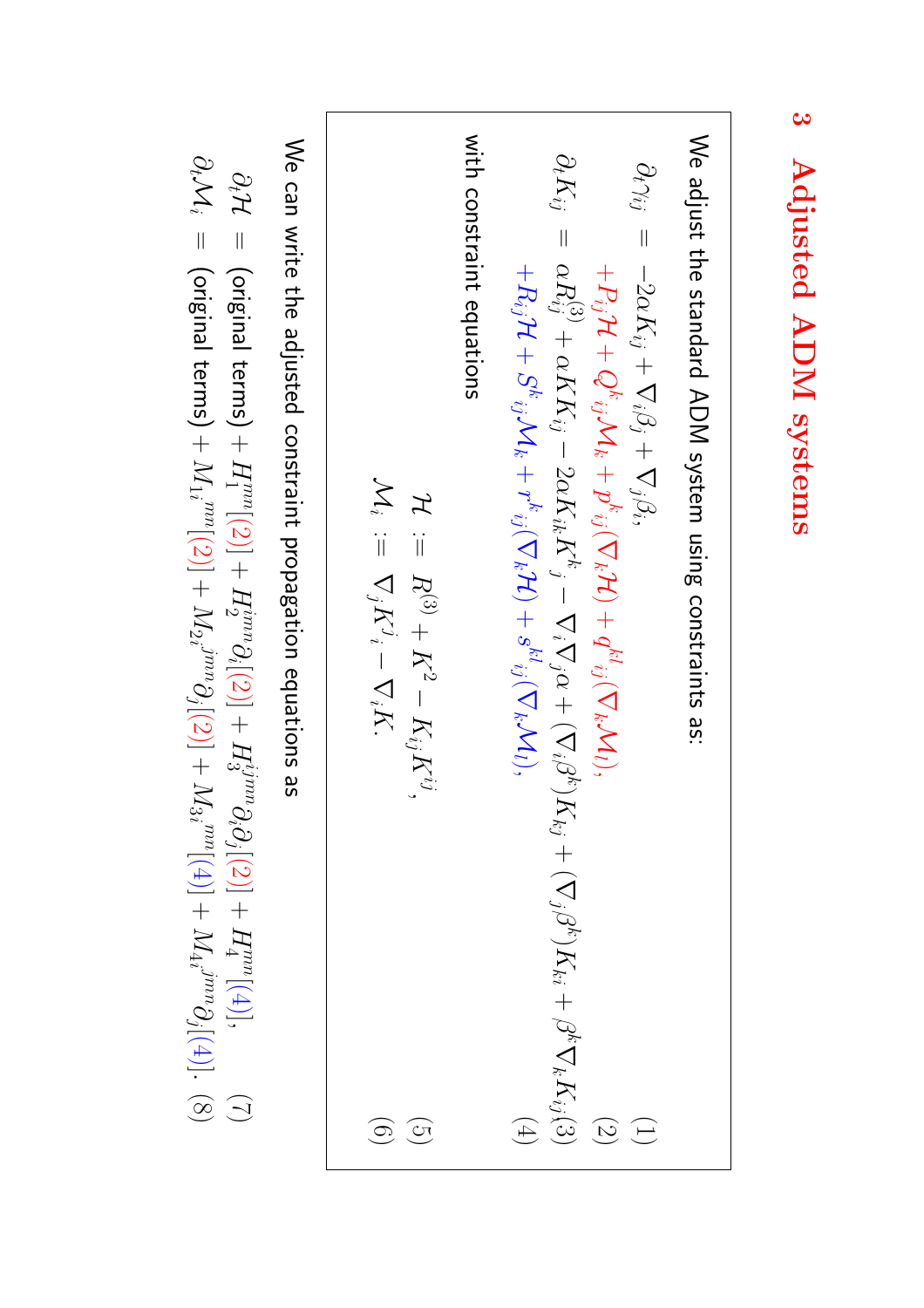The constraintpropagationequations of the original ADM equation:

• Expression using  $\mathcal{L}% _{G}(\theta)=\left( \mathcal{M}_{G}(\theta)\right) ^{\ast}$ and<br>D  $\sum_i$  $\widehat{\Xi}$ 

$$
\begin{array}{lll} \partial_t \mathcal{H} & = & \beta^j(\partial_j \mathcal{H}) + 2 \alpha K \mathcal{H} - 2 \alpha \gamma^{ij}(\partial_i \mathcal{M}_j) + \alpha (\partial_l \gamma_{mk})(2 \gamma^{ml} \gamma^{kj} - \gamma^{mk} \gamma^{lj}) \mathcal{M}_j - 4 \gamma^{ij}(\partial_j \alpha) \mathcal{M}_i, \\ \partial_t \mathcal{M}_i & = & -(1/2) \alpha(\partial_i \mathcal{H}) - (\partial_i \alpha) \mathcal{H} + \beta^j(\partial_j \mathcal{M}_i) + \alpha K \mathcal{M}_i - \beta^k \gamma^{jl}(\partial_i \gamma_{lk}) \mathcal{M}_j + (\partial_i \beta_k) \gamma^{kj} \mathcal{M}_j. \end{array}
$$

• Expression using  $\mathcal{H}% _{G}(\theta)=\left( \mathcal{M}_{G}(\theta)\right) ^{\ast}$ and<br>D  $\sum_i$ (2)

$$
\partial_t \mathcal{H} = \beta^l \partial_t \mathcal{H} + 2\alpha K \mathcal{H} - 2\alpha \gamma^{-1/2} \partial_l (\sqrt{\gamma} \mathcal{M}^l) - 4(\partial_l \alpha) \mathcal{M}^l
$$
  
\n
$$
= \beta^l \nabla_l \mathcal{H} + 2\alpha K \mathcal{H} - 2\alpha (\nabla_l \mathcal{M}^l) - 4(\nabla_l \alpha) \mathcal{M}^l,
$$
  
\n
$$
\partial_t \mathcal{M}_i = -(1/2) \alpha(\partial_i \mathcal{H}) - (\partial_i \alpha) \mathcal{H} + \beta^l \nabla_l \mathcal{M}_i + \alpha K \mathcal{M}_i + (\nabla_i \beta) \mathcal{M}^l,
$$
  
\n
$$
= -(1/2) \alpha(\nabla_i \mathcal{H}) - (\nabla_i \alpha) \mathcal{H} + \beta^l \nabla_l \mathcal{M}_i + \alpha K \mathcal{M}_i + (\nabla_i \beta) \mathcal{M}^l,
$$

• Expression using  $\mathcal{H}% _{0}\left( t\right)$ and<br>D  $\sum_i$ (3): by using Lie derivatives along  $\alpha n^\mu$  ,

$$
\mathcal{L}_{\alpha n^{\mu}} \mathcal{H} = +2\alpha K \mathcal{H} - 2\alpha \gamma^{-1/2} \partial_l (\sqrt{\gamma} \mathcal{M}^l) - 4(\partial_l \alpha) \mathcal{M}^l,
$$
  

$$
\mathcal{L}_{\alpha n^{\mu}} \mathcal{M}_i = -(1/2)\alpha(\partial_i \mathcal{H}) - (\partial_i \alpha) \mathcal{H} + \alpha K \mathcal{M}_i.
$$

• Expression using γij and<br>D  $K_{ij}$ 

∂t

$$
\begin{array}{lcl} \partial_t \mathcal{H} & = & H_1^{mn}(\partial_t \gamma_{mn}) + H_2^{imm} \partial_i (\partial_t \gamma_{mn}) + H_3^{ijmn} \partial_i \partial_j (\partial_t \gamma_{mn}) + H_4^{mn}(\partial_t K_{mn}), \\ \partial_t \mathcal{M}_i & = & M_1^{mn}(\partial_t \gamma_{mn}) + M_2^{jmn} \partial_j (\partial_t \gamma_{mn}) + M_3^{im}(\partial_t K_{mn}) + M_4^{jmn} \partial_j (\partial_t K_{mn}), \end{array}
$$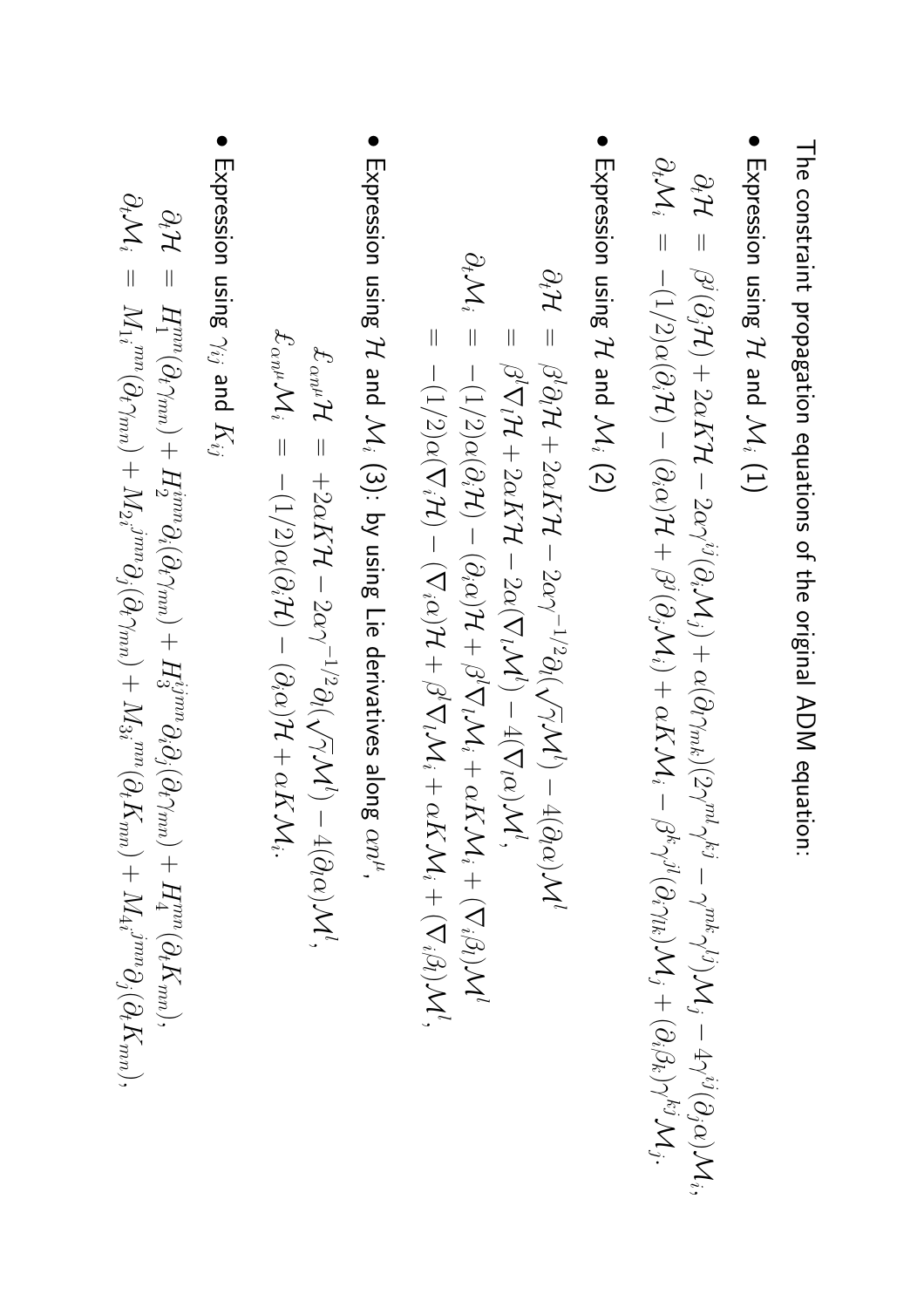where

$$
H_{1}^{mn} := -2R^{(3)mn} - \Gamma_{Kj}^{p} \Gamma_{Fj}^{p} \gamma_{m} \gamma_{j} + \Gamma^{m} \Gamma^{n}
$$
\n
$$
H_{2}^{jmn} := -2R^{(3)m} - \Gamma_{Kj}^{p} \Gamma_{Fj}^{p} \gamma_{m} \gamma_{j} + \Gamma^{m} \Gamma^{n}
$$
\n
$$
H_{3}^{jmn} := -2\gamma^{nj} \gamma^{pn} (\partial_{i}\gamma^{mk})(\partial_{j}\gamma_{k}p) - \gamma^{mp} \gamma^{ni} (\partial_{i}\gamma^{kn}) + \gamma^{mn} (\partial_{i}\gamma^{kn}) - 2K K^{mn} + 2K^{n}{}_{j} K^{mj}
$$
\n
$$
H_{1}^{m} := -\gamma^{ij} \gamma^{mn} - K^{m}{}_{j} \gamma_{j}
$$
\n
$$
H_{2}^{m} := -2(K\gamma^{m} - K^{m})
$$
\n
$$
M_{2}^{j} = -\gamma^{mj} K_{n}^{n} + (1/2) \gamma^{mn} K^{j} + (1/2) K^{mn} \delta_{i}^{j},
$$
\n
$$
M_{3}^{j} = -\gamma^{mj} K_{n}^{n} + (1/2) (\partial_{i}\gamma^{mn})
$$
\n
$$
M_{4}^{j} = -\gamma^{mj} \delta_{i}^{n} - \gamma^{mj} \delta_{i}^{n},
$$
\n
$$
M_{3}^{j} = -\gamma^{mj} K_{n}^{n} + (1/2) (\partial_{i}\gamma^{mn})
$$
\n
$$
M_{3}^{j} = -\gamma^{mj} \delta_{i}^{m} - \gamma^{mn} \delta_{i}^{j},
$$
\n
$$
M_{4}^{j} = -\gamma^{mj} \delta_{i}^{m} - \gamma^{mn} \delta_{i}^{j},
$$
\n
$$
M_{5}^{j} = -\gamma^{mj} K_{n}^{j} + (1/2) (\partial_{i}\gamma^{mn})
$$
\n
$$
K^{j}^{j}, + (1/2) K^{mn} \delta_{i}^{j},
$$

where we expressed Γm  $\mathbb{L}$ ijmγij.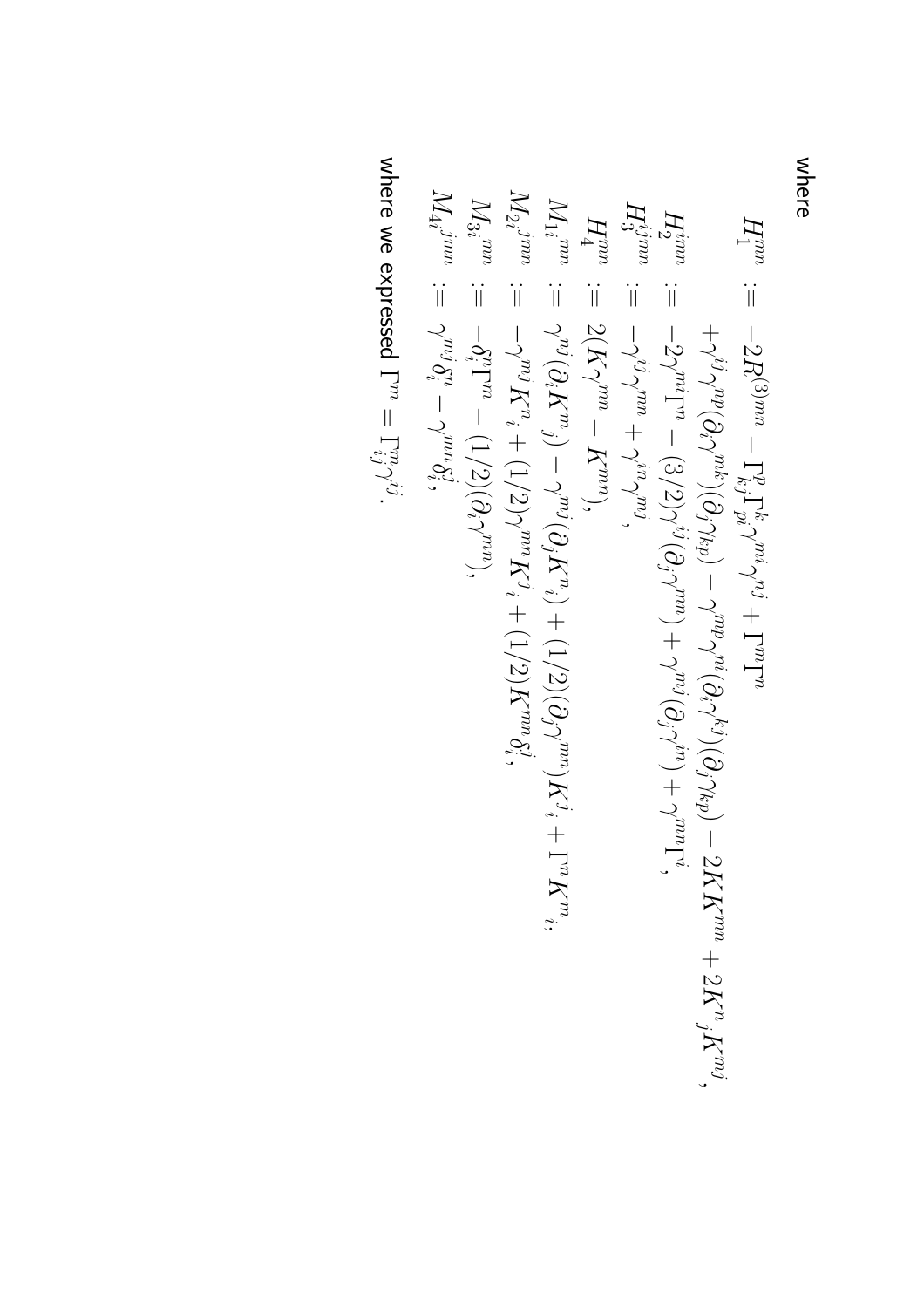#### **4 Constraintpropagationsin sphericallysymmetricspacetime 4.1 The procedure**

The discussion becomes clear if we expand the constraint  $C^{A}$  $:= (\mathcal{H}, \mathcal{M}_i)^T$ using vector harmonics.

$$
C_{\mu} = \sum_{l,m} \left( A^{lm}(t,r) a_{lm}(\theta, \varphi) + B^{lm} b_{lm} + C^{lm} c_{lm} + D^{lm} d_{lm} \right), \tag{1}
$$

where we choose the basis of the vector harmonicsစ္တ

$$
a_{lm} = \begin{pmatrix} Y_{lm} \\ 0 \\ 0 \end{pmatrix}, b_{lm} = \begin{pmatrix} 0 \\ Y_{lm} \\ 0 \end{pmatrix}, c_{lm} = \frac{r}{\sqrt{l(l+1)}} \begin{pmatrix} 0 \\ \partial_{\theta} Y_{lm} \\ \partial_{\varphi} Y_{lm} \end{pmatrix}, d_{lm} = \frac{r}{\sqrt{l(l+1)}} \begin{pmatrix} \frac{1}{\sqrt{2m} \theta} \frac{1}{\theta} \frac{1}{\theta} \frac{1}{\theta} \frac{1}{\theta} \frac{1}{\theta} \frac{1}{\theta} \frac{1}{\theta} \frac{1}{\theta} \frac{1}{\theta} \frac{1}{\theta} \frac{1}{\theta} \frac{1}{\theta} \frac{1}{\theta} \frac{1}{\theta} \frac{1}{\theta} \frac{1}{\theta} \frac{1}{\theta} \frac{1}{\theta} \frac{1}{\theta} \frac{1}{\theta} \frac{1}{\theta} \frac{1}{\theta} \frac{1}{\theta} \frac{1}{\theta} \frac{1}{\theta} \frac{1}{\theta} \frac{1}{\theta} \frac{1}{\theta} \frac{1}{\theta} \frac{1}{\theta} \frac{1}{\theta} \frac{1}{\theta} \frac{1}{\theta} \frac{1}{\theta} \frac{1}{\theta} \frac{1}{\theta} \frac{1}{\theta} \frac{1}{\theta} \frac{1}{\theta} \frac{1}{\theta} \frac{1}{\theta} \frac{1}{\theta} \frac{1}{\theta} \frac{1}{\theta} \frac{1}{\theta} \frac{1}{\theta} \frac{1}{\theta} \frac{1}{\theta} \frac{1}{\theta} \frac{1}{\theta} \frac{1}{\theta} \frac{1}{\theta} \frac{1}{\theta} \frac{1}{\theta} \frac{1}{\theta} \frac{1}{\theta} \frac{1}{\theta} \frac{1}{\theta} \frac{1}{\theta} \frac{1}{\theta} \frac{1}{\theta} \frac{1}{\theta} \frac{1}{\theta} \frac{1}{\theta} \frac{1}{\theta} \frac{1}{\theta} \frac{1}{\theta} \frac{1}{\theta} \frac{1}{\theta} \frac{1}{\theta} \frac{1}{\theta} \frac{1}{\theta} \frac{1}{\theta} \frac{1}{\theta} \frac{1}{\theta} \frac{1}{\theta} \frac{1}{\
$$

The basis are normalizedso that they satisfy

$$
\langle C_\mu, C_\nu \rangle = \int_0^{2\pi} d\varphi \int_0^{\pi} C_\mu^* C_\rho \eta^{\nu\rho} \sin \theta d\theta,
$$

where ηνρ ີ ເ Minkowskii metric and the asterisk denotes the complex conjugate.Therefore

$$
A^{lm}=\langle a^{lm}_{(\nu)},C_{\nu}\rangle,\quad \partial_t A^{lm}=\langle a^{lm}_{(\nu)},\partial_t C_{\nu}\rangle,\quad \text{etc.}
$$

 $\lessapprox$ also express these evolution equations using the Fourier expansion on the radial coordinate,

$$
A^{lm} = \sum_{k} \hat{A}_{(k)}^{lm}(t) e^{ikr} \quad \text{etc.} \tag{2}
$$

So that we will be able to obtain the RHS of the evolution equations for  $(\hat{A}_{(k)}^{lm}(t),$  $\cdots, \hat{D}_{(k)}^{lm}(t))$ T in a form.

homogeneous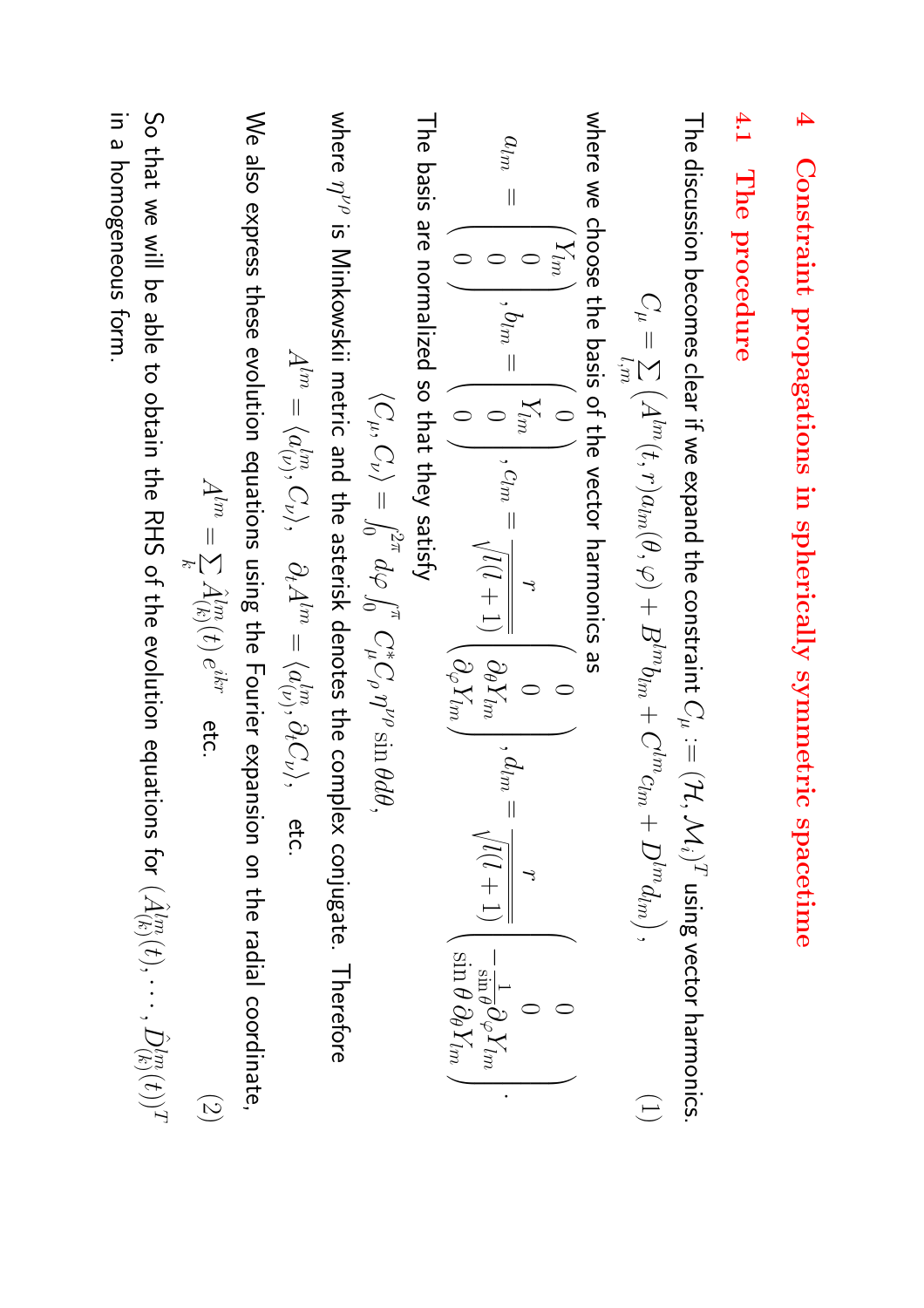- **4.2 Constraintpropagations in Schwarzschildspacetime**
- 1. the standard Schwarzschildcoordinate

$$
ds^2 = -(1-\frac{2M}{r})dt^2 + \frac{dr^2}{1-2M/r} + r^2d\Omega^2, \qquad \text{(the standard expression)}
$$

2. the isotropic coordinate, which is given by,  $\rightarrow$  $=$   $\left(1 + \right)$ M/ $2r_{iso})^2r_{iso}$ 

$$
ds^2 = -\langle \frac{1 - M/2r_{iso}}{1 + M/2r_{iso}} \rangle^2 dt^2 + (1 + \frac{M}{2r_{iso}})^4 [dr_{iso}^2 + r_{iso}^2 d\Omega^2], \qquad \text{(the isotropic expression)}
$$

3. the ingoing Eddington-Finkelstein (iEF) coordinate, $\overline{S}$  $t_{iEF}$  $\overline{\phantom{a}}$  $\rightarrow$ + 2M log( $\rightarrow$ −  $\mathcal C$  $\mathbb{N}$ 

:

$$
ds^2 = -(1-\frac{2M}{r})dt_{iEF}^2 + \frac{4M}{r}dt_{iEF}dr + (1+\frac{2M}{r})dr^2 + r^2d\Omega^2
$$
 (the iEF expression)

4. the Painlevé-Gullstrand (PG) coordinates,

$$
ds^{2} = -\left(1 - \frac{2M}{r}\right)dt_{PG}^{2} + 2\sqrt{\frac{2M}{r}}dt_{PG}dr + dr^{2} + r^{2}d\Omega^{2}, \qquad \text{(the PG expression)}
$$

which is given by tPG  $\overline{\phantom{a}}$  $\rightarrow$  $\hspace{0.1mm} + \hspace{0.1mm}$  $\lesssim$  $\mathbb{N}$ −  $\boxtimes$  $\log\left(\left(\right)$  $\gamma'$  $\boxtimes$ + 1) $\left\langle \right\rangle$  $\gamma'$  $\boxtimes$ −  $\overline{\phantom{0}}$  $\overline{\phantom{a}}$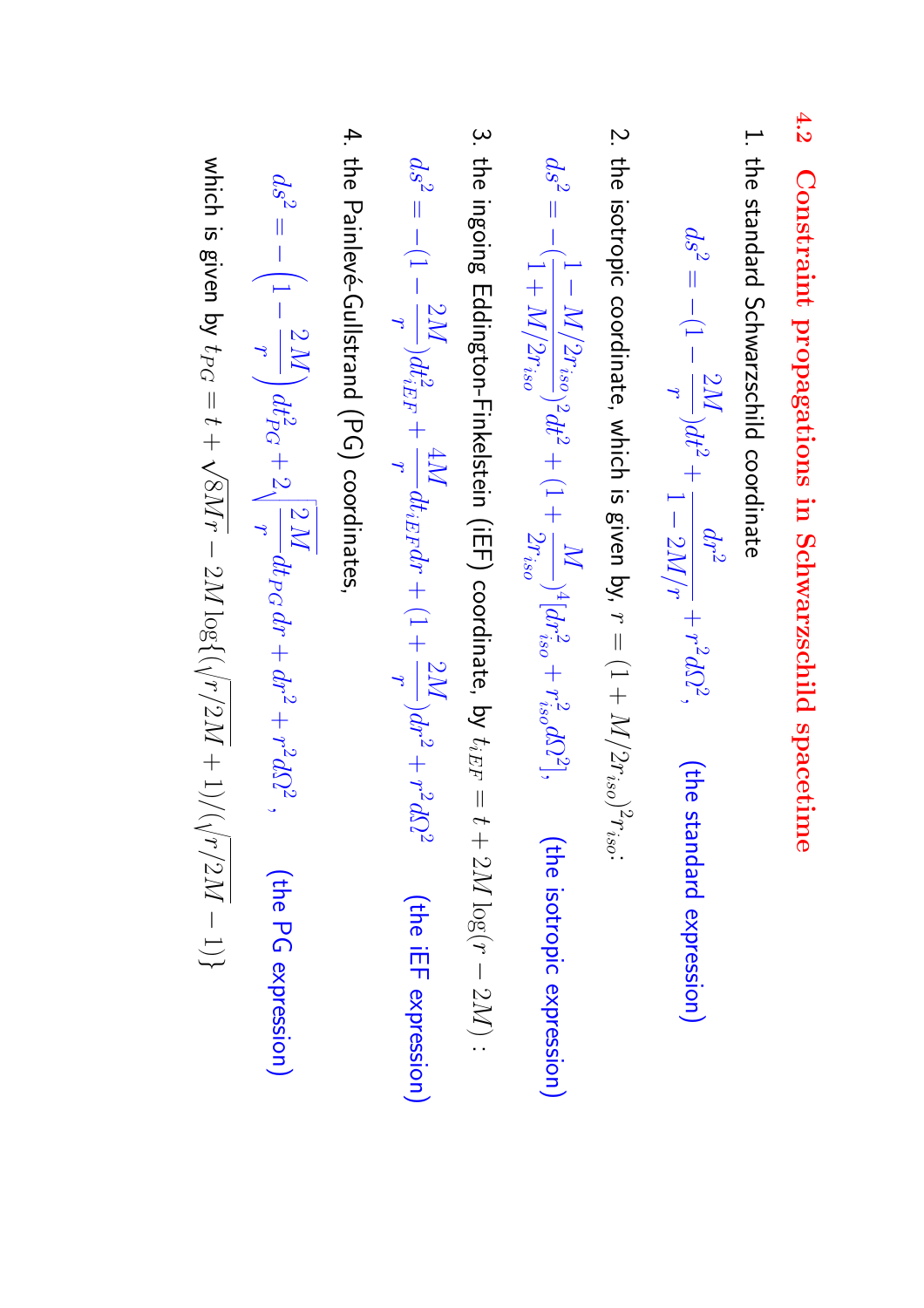

Schwarzschildcoordinate, with (a) no adjustments, i.e., standard ADM, (b) original ADM ( κ *F* Figure 1: Amplification factors (AFs, eigenvalues of homogenizedconstraintpropagation equations) are shown for the standard  $\overline{\phantom{a}}$ 1/4). The solid lines and eigenvalues are zero for all cases. Plotting range is 2 the dotted lines with circles are real parts and imaginary parts, respectively. They are four lines each, but actually the two へ<br>〜 ≤ 20 using Schwarzschild radial coordinate. We set z  $= 1, l$  $= 2$ , and m ا|<br>M throughoutthe article.

$$
\frac{\partial_t\gamma_{ij}}{\partial_t K_{ij}}=-2\alpha K_{ij}+\nabla_i\beta_j+\nabla_j\beta_i,\hspace{0.7cm}\\ \nabla_j\gamma_{ij}-2\alpha K_{ik}K_{\delta_j}-\nabla_i\nabla_j\alpha+(\nabla_i\beta^k)K_{kj}+(\nabla_j\beta^k)K_{ki}+\beta^k\nabla_kK_{ij}+\kappa_F\alpha\gamma_{ij}\mathcal{H},
$$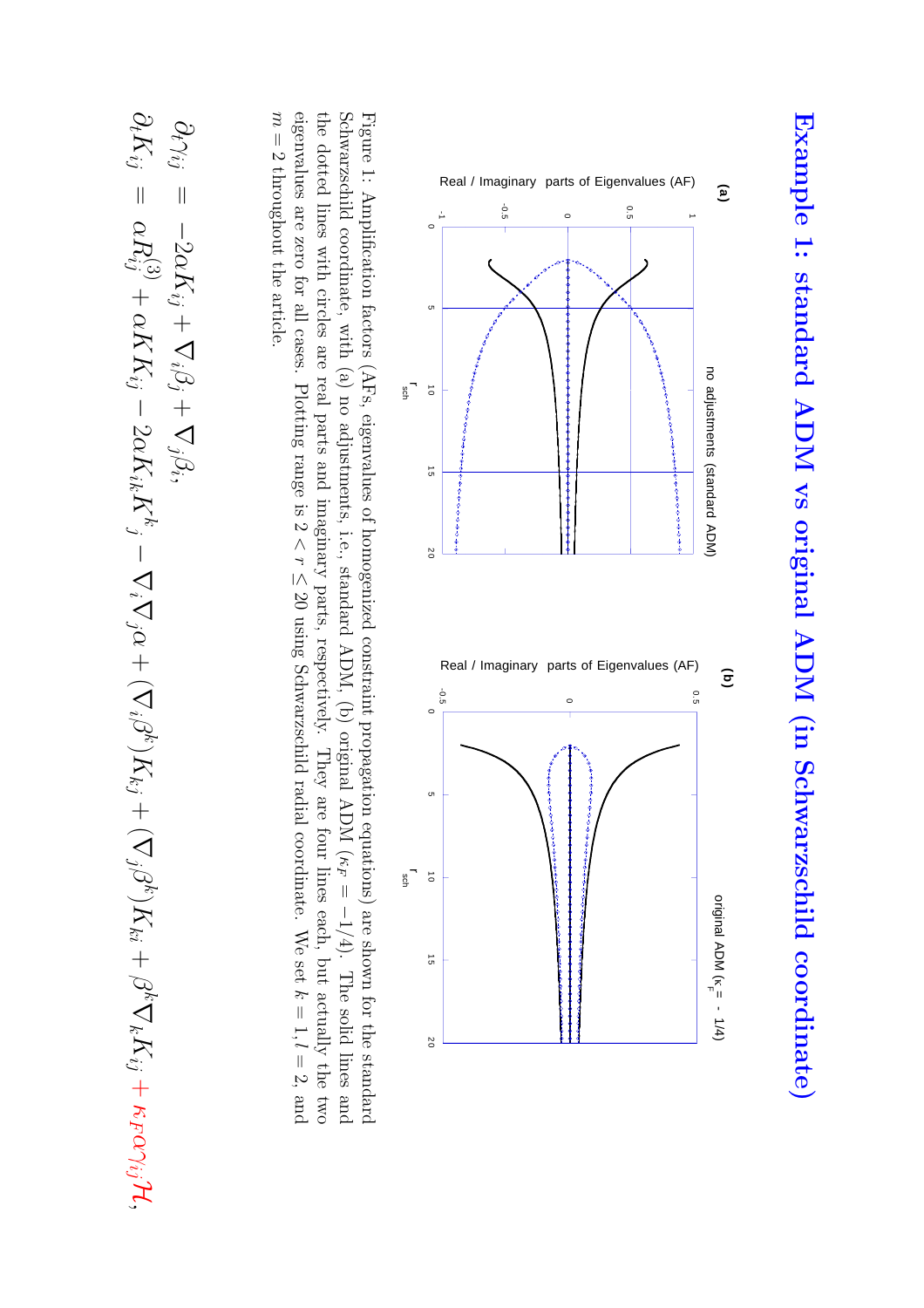

the plot are (b) Figure 2: Amplification factors of the standardSchwarzschildcoordinate, with Detweiler type adjustments.Multipliers used in κ *L*  $= +1/2$ , and (c) κ *L*  $\overline{\mathbb{I}}$ −1/2.

$$
\partial_t \gamma_{ij} = \text{(original terms)} + P_{ij} \mathcal{H},
$$
\n
$$
\partial_t K_{ij} = \text{(original terms)} + P_{ij} \mathcal{H},
$$
\n
$$
\partial_t K_{ij} = \text{(original terms)} + R_{ij} \mathcal{H} + S^{k}_{ij} \mathcal{M}_k + s^{k l}_{ij} (\nabla_k \mathcal{M}_l),
$$
\n
$$
\text{where } P_{ij} = -\kappa_L \alpha^3 \gamma_{ij}, \quad R_{ij} = \kappa_L \alpha^3 (K_{ij} - (1/3) K \gamma_{ij}),
$$
\n
$$
S^{k}_{ij} = \kappa_L \alpha^2 [3(\partial_{(i} \alpha) \delta^k_{j} - (\partial_l \alpha) \gamma_{ij} \gamma^{kl}], \quad s^{kl}_{ij} = \kappa_L \alpha^3 [\delta^k_{(i} \delta^l_{j} - (1/3) \gamma_{ij} \gamma^{kl}],
$$

 $\overline{\phantom{a}}$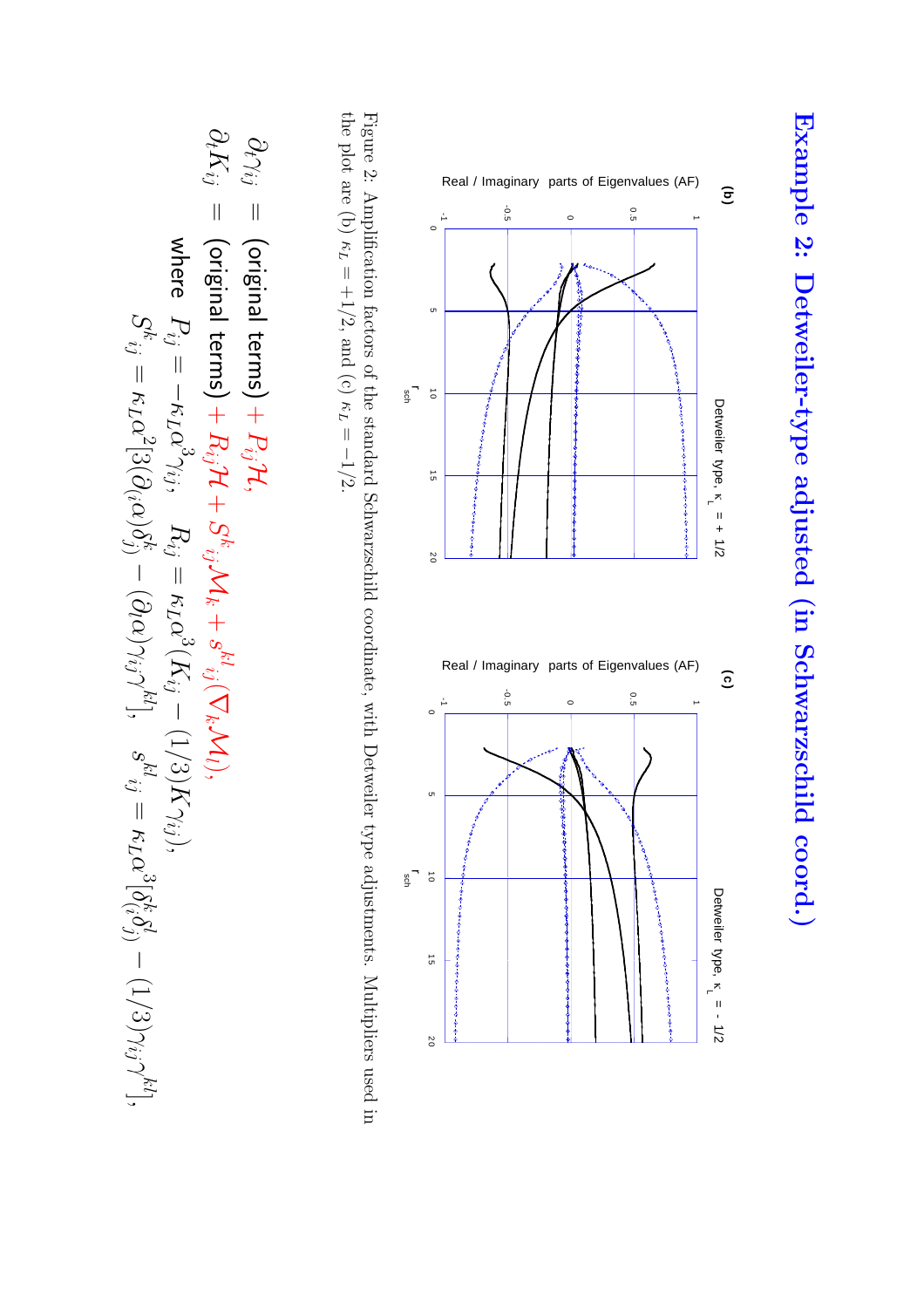

no adjustments). Fig. (a) is for the isotropic coordinate $(1)$ , and the plotting range is  $1/2$ Figure 3: Comparison of amplification factors between different coordinateexpressions for the standard ADM formulation (i.e. ≤ r*iso*. Fig. (b) is for the iEF coordinate(1) and we plot lines on the  $t$  $\overline 0$ slice for each expression. The solid four lines and the dotted four lines with circles are real parts and imaginary parts, respectively.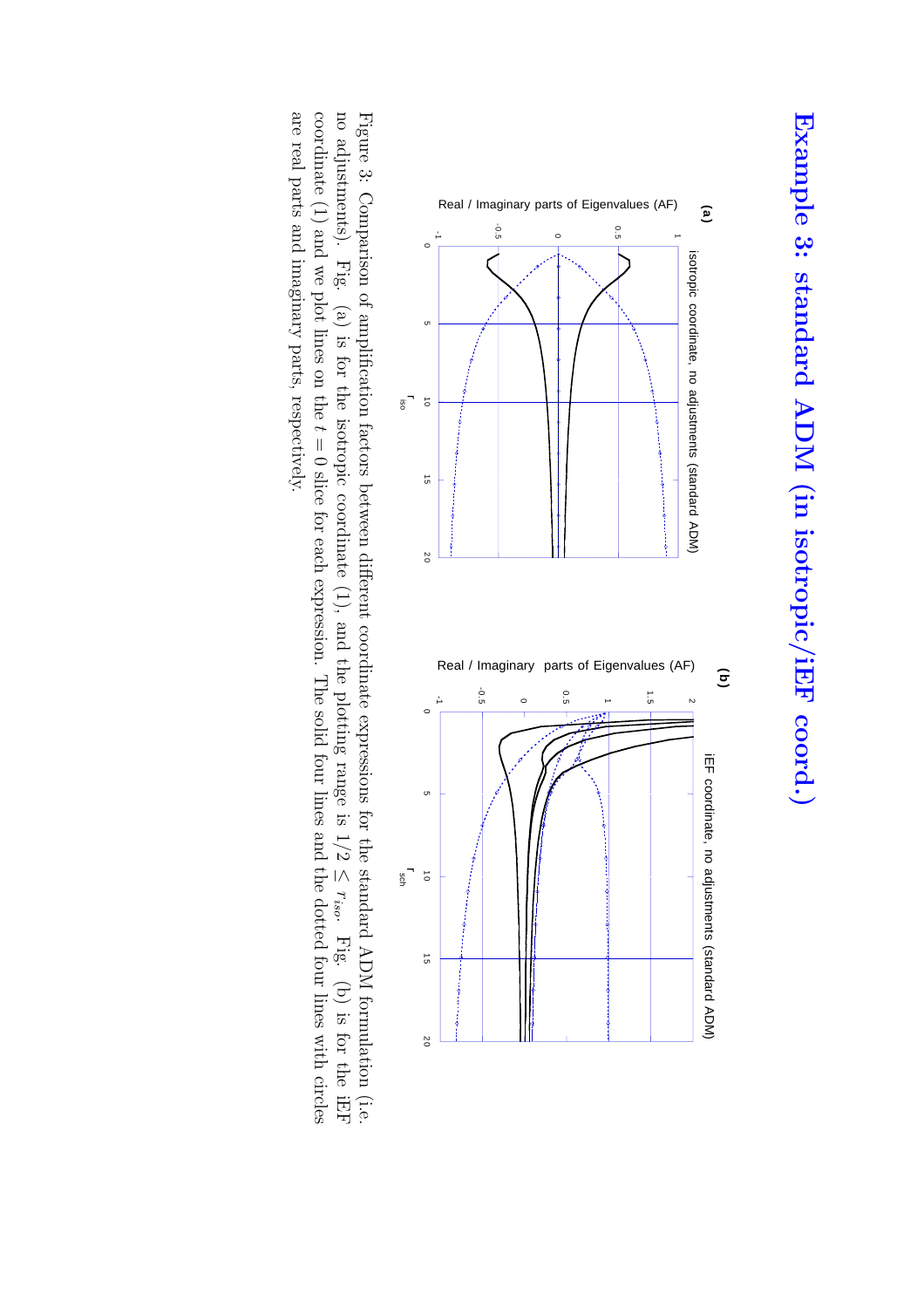



Figure 4: Similar comparison for Detweileradjustments. κ *L*  $= +1/2$ for all plots.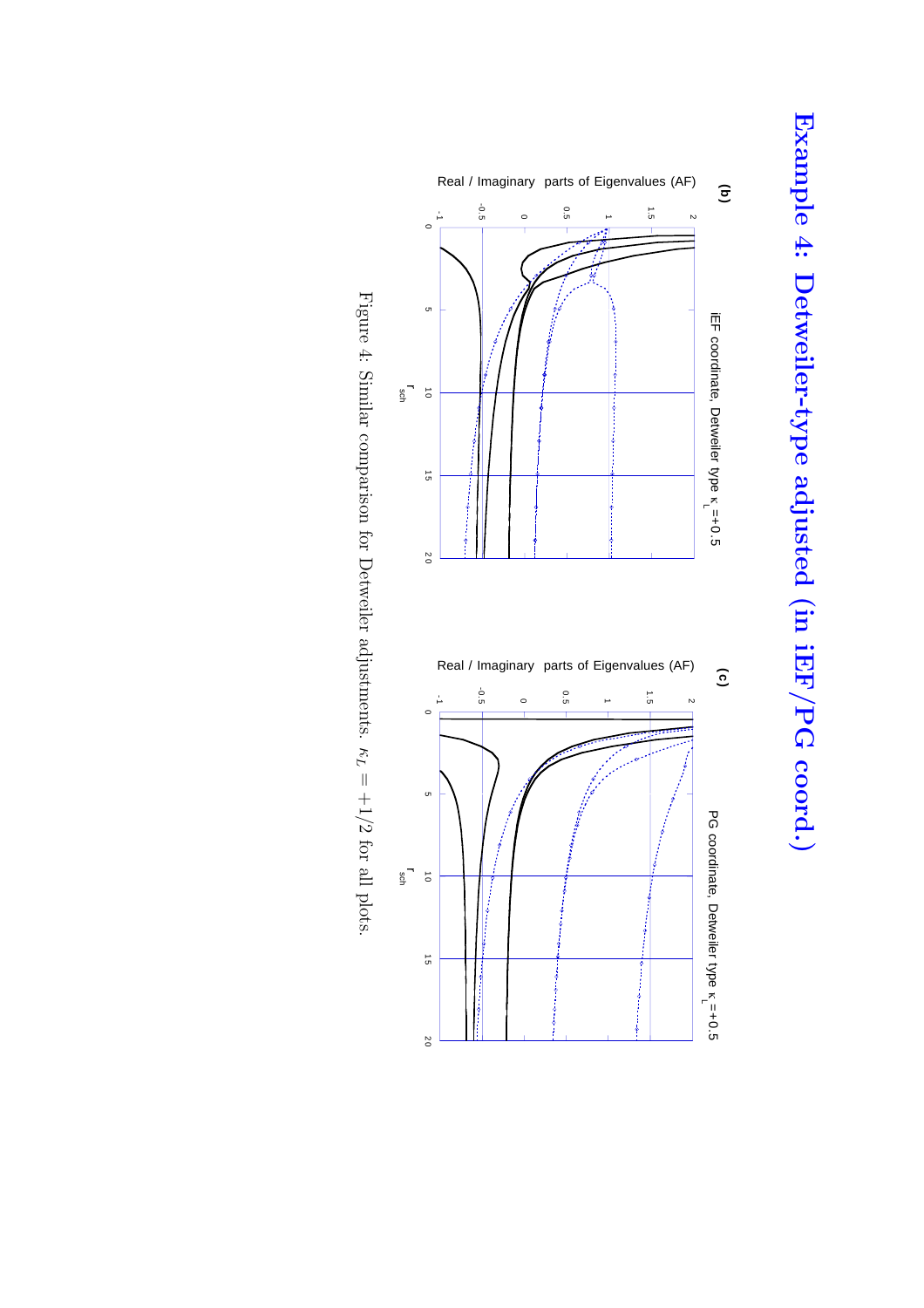| No.           | $No.$ in       | adjustment                                                                                                                                     | 1st?                    |                         | Sch/iso coords.                          |                             | iEF/PG coords                                          |               |
|---------------|----------------|------------------------------------------------------------------------------------------------------------------------------------------------|-------------------------|-------------------------|------------------------------------------|-----------------------------|--------------------------------------------------------|---------------|
|               | Table.??       |                                                                                                                                                |                         | TRS                     | real                                     | imag.                       | real.                                                  | nnag.         |
| $\circ$       | $\circ$        | no adjustments                                                                                                                                 | yes                     |                         |                                          |                             |                                                        |               |
| $P-1$         | 2-P            | $P_{ij}$<br>$\kappa_L \alpha^3 \gamma_{ij}$                                                                                                    | <b>DO</b>               | <b>DO</b>               | makes<br>$\mathcal{C}$<br><b>Neg</b>     | not apparent                | makes 2 Neg.                                           | not apparent  |
| $P-2$         | $\infty$       | $F_{ij}$<br>$-\kappa_L \alpha \gamma_{ij}$                                                                                                     | <b>DO</b>               | <b>DO</b>               | makes<br>$2$ Neg.                        | not apparent                | makes 2 Neg.                                           | not apparent  |
| P-3           | $\mathbf{I}$   | $E_{ij}$<br>$P_{rr} =$<br>$\mathcal{L}$<br>$\overline{c}$<br>$P_{rr}$<br>КQ                                                                    | <b>DO</b>               | $\overline{\mathrm{U}}$ | slightly enl.Neg                         | not apparent                | slightly enl.Neg.                                      | not apparent  |
| $P-4$         | $\mathbf{I}$   | $E_j$<br>$-\kappa \gamma_{ij}$                                                                                                                 | <b>DO</b>               | $\overline{\mathrm{u}}$ | makes<br>$2$ Neg.                        | not apparent                | makes 2 Neg.                                           | not apparent  |
| P-5           | $\mathbf I$    | $E_{ij}$<br>$-\kappa\gamma_{rr}$                                                                                                               | <b>DO</b>               | <b>DO</b>               | red. Pos./enl.Neg                        | not apparent                | red.Pos./enl.Neg                                       | not apparent  |
| ⊙-1           | $\mathbf{I}$   | $Q^{k}{}_{ij}$<br>$\kappa\alpha\beta^k\gamma_{ij}$                                                                                             | <b>DO</b>               | <b>DO</b>               | Z<br>$\sum$                              | $\frac{\text{N}}{\text{N}}$ | $\kappa \sim 1.35$ min. vals.                          | not apparent  |
| Q-2           | $\mathbf{I}$   | Gr.;7<br>$Q^r{}_{rr} = \kappa$                                                                                                                 | $\overline{\mathrm{U}}$ | yes                     | red.<br>abs vals                         | not apparent                | red. abs vals.                                         | not apparent  |
| ್ಪಿ           | $\blacksquare$ | Eris<br>σ, <sub>ΰ</sub><br>$\vert\vert$<br>$\kappa\gamma_{ij}$<br>$\rm G$<br>$\tilde{Q}^{\prime}$<br>$\ddot{c}$<br>$\kappa \alpha \gamma_{ij}$ | $\overline{5}$          | yes                     | red.<br>abs vals                         | not apparent                | enl.Neg.                                               | enl. vals.    |
| $Q-4$         | $\mathbf{I}$   | Òr.<br>i<br>$Q^r{}_{rr}=\kappa\gamma_{rr}$                                                                                                     | <b>DO</b>               | yes                     | red.<br>abs vals                         | not apparent                | red. abs vals.                                         | not apparent  |
| $R-1$         |                | $R_{ij}$<br>$\kappa_F \alpha \gamma_{ij}$                                                                                                      | yes                     | λes                     | КF<br>$\mid \mid$<br>$-1/4$ min.         | sls vals                    | $\kappa_F = -1/4$ min.                                 | vals.         |
| $R-2$         | 4              | $R_{ij}$<br>$R_{rr} =$<br>$-\kappa_\mu \alpha$ or<br>$R_{rr}$<br>$\parallel$<br>$\kappa_{\mu}$                                                 | Xes                     | <b>DO</b>               | not apparent                             | not apparent                | red.Pos./enl.Neg.                                      | enl. vals.    |
| $R-3$         | $\mathbf I$    | $R_{ij}$<br>$R_{rr} =$<br>$-K\gamma_{rr}$                                                                                                      | yes                     | $\overline{\mathrm{U}}$ | enl. vals                                | not apparent                | red.Pos./enl.Neg.                                      | enl. vals.    |
| $S-1$         | $2\hbox{--}S$  | $S^{k}{}_{ij}$<br>$\kappa_L \alpha^2 [3 (\partial_{(i} \alpha) \delta^k_{j)}]$<br>$\langle \partial_l \alpha \rangle \gamma_{ij} \gamma^{kl}$  | $\chi_{\rm{eS}}$        | $\overline{\mathrm{u}}$ | not apparent                             | not apparent                | not apparent                                           | not apparent  |
| $S-2$         | $\mathbf I$    | $S^{k}$ ij<br>$\kappa\alpha\gamma^{lk}(\partial_l\gamma_{ij})$                                                                                 | yes                     | <b>DO</b>               | makes 2 Neg.                             | not apparent                | makes 2 Neg.                                           | not apparent  |
| $P-1$         | $\mathbf{I}$   | $p^{k}$ ij<br>$\widetilde{p'}$ ij<br>$\left  \right $<br>$-\kappa\alpha\gamma_{ij}$                                                            | <b>DO</b>               | <b>DO</b>               | red.<br>$_{\rm Pos}$                     | red. vals                   | red. Pos                                               | enl. vals.    |
| p-2           | $\mathbf{I}$   | $p^{k}$ ij<br>$p^r$ rr<br>$=$ K $\alpha$                                                                                                       | $\overline{\mathrm{U}}$ | $\overline{\mathrm{U}}$ | red. Pos                                 | red. vals                   | red.Pos/enl.Neg                                        | enl. vals.    |
| ್ದ            | $\blacksquare$ | $p^{k}$ ij<br>$p^r$ rr<br>$\vert\vert$<br>$\kappa\alpha\gamma_{rr}$                                                                            | $\overline{5}$          | $\overline{\mathrm{u}}$ | makes 2 Neg                              | enl.<br>vals.               | red. Pos. vals.                                        | red.<br>vals. |
| $q-1$         | $\mathbf{I}$   | $\overline{q^{kl}}_{ij}$<br>$q^{rr}{}_{ij}=\kappa \alpha \gamma_{ij}$                                                                          | <b>DO</b>               | <b>DO</b>               | Z<br>$=$ 1/2 min. vals                   | red. vals.                  | not apparent                                           | enl. vals.    |
| $\frac{q}{2}$ |                | $q^{kl}$<br>$q^{\overline{rr}}$<br>17<br>$-K\alpha\gamma_{rr}$                                                                                 | ΞO                      | χes                     | red.<br>slss vals                        | not apparent                | not apparent                                           | not apparent  |
| $r-1$         | $\mathbf I$    | $r^{k}{}_{ij}$<br>كمه<br>$\ddot{c}$<br>$= \kappa \alpha \gamma_{ij}$                                                                           | <b>DO</b>               | yes                     | not apparent                             | not apparent                | not apparent                                           | enl. vals.    |
| $r-2$         | $\mathbf I$    | $r_{ij}$<br>$r^\prime$<br>T<br>$\vert\vert$<br>$-\kappa\alpha$                                                                                 | $\overline{\mathrm{U}}$ | yes                     | red.<br>slss vals.                       | enl. vals                   | red. abs vals.                                         | enl. vals.    |
| $5-3$         |                | $r_{i_j}$<br>كجمه<br>Ť<br>$-K\alpha\gamma_{rr}$                                                                                                | <b>DO</b>               | yes                     | red.<br>sqe<br>vals.                     | enl.<br>vals.               | red. abs vals                                          | enl.<br>vals. |
| $s-1$         | $2-8$          | $s^{\overline{k}i}$<br>$\kappa_L \alpha^3 [\delta^{\kappa}_{(i} \delta^{\iota}_{j)} - (1/3) \gamma_{ij} \gamma^{kl}]$                          | $\overline{5}$          | <b>DO</b>               | makes 4 Neg                              | not apparent                | makes 4 Neg.                                           | not apparent  |
| $8-2$         | $\mathbf I$    | $s^{kl}$<br>$s^{rr}$ :<br>$\left  {}\right $<br>$-\kappa\alpha\gamma_{ij}$                                                                     | JO                      | <b>DO</b>               | makes<br>$\mathcal{L}$<br>Neg.           | red. vals                   | makes 2 Neg.                                           | red. vals     |
| $S-3$         | $\mathbf I$    | $s^{kl}$<br>$s^{\prime\prime}$<br>Ť<br>$\parallel$<br>$\kappa \alpha \gamma_{rr}$                                                              | <b>DO</b>               | <b>DO</b>               | makes<br>$\overline{\mathcal{C}}$<br>Neg | red.<br>vals.               | makes 2 Neg.                                           | red.<br>vals. |
|               |                | Table 1: List of adjustments we tested in the Schwarzschild spacetime.                                                                         |                         |                         |                                          |                             | The column of adjustments are nonzero multipliers. The |               |
|               |                |                                                                                                                                                |                         |                         |                                          |                             |                                                        |               |

adjustmentsspacetime.adjustmentsmultipliers.effects to amplification factors (when κ > 0) are commented for each coordinate system and for real/imaginary parts of AFs, meanspositive/negative,respectively. These judgements are made at the not change the AFs effectively according to our conjecture;'enl./red./min.'meansenlarge/reduce/minimize, and 'Pos./Neg.' respectively. The 'N/A' means that there is no effect due to the coordinateproperties; 'not apparent' means the adjustment does r ∼ O(10  $\mathbb{Z}$ region on their  $\rightarrow$  $\overline 0$ slice.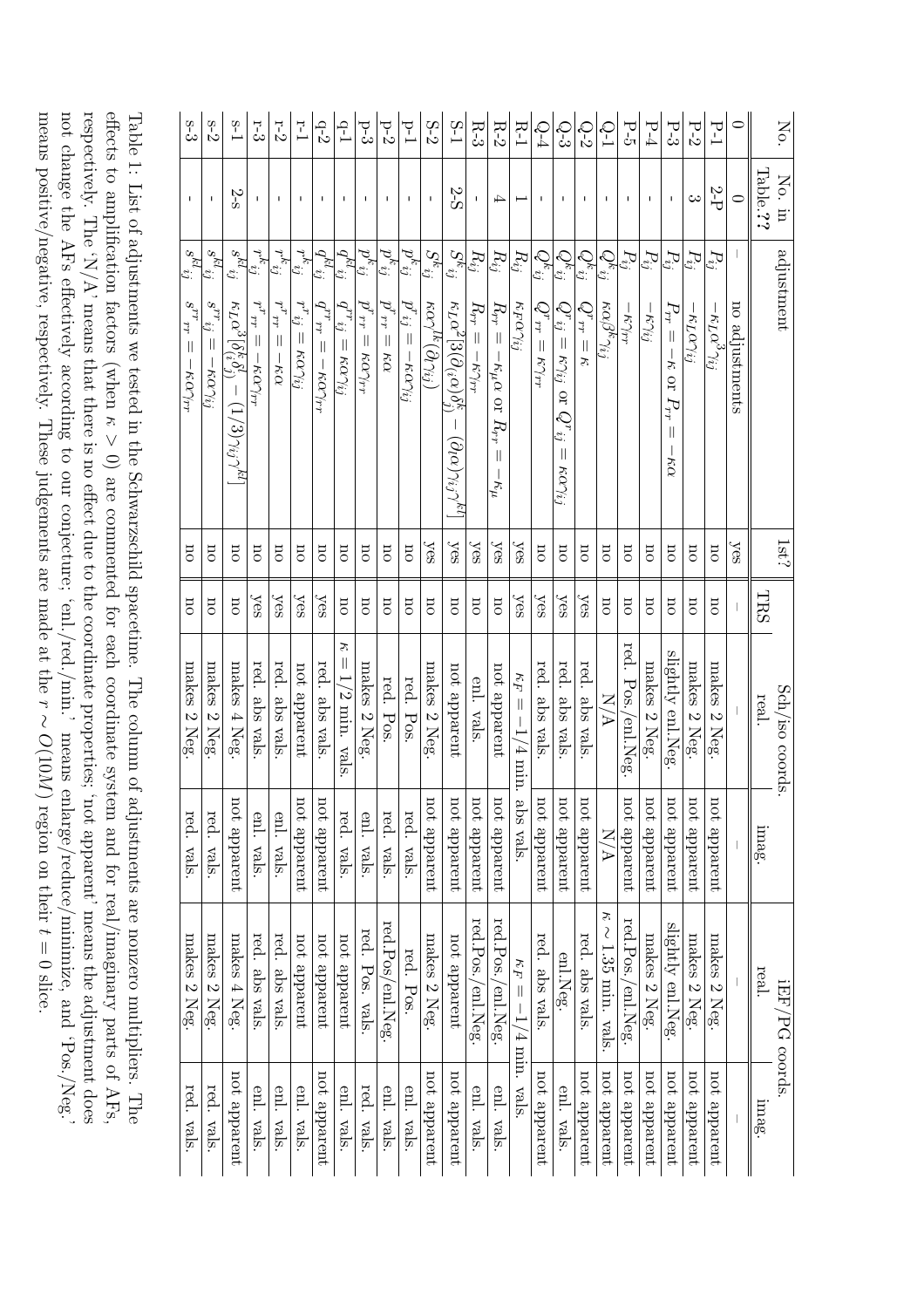## **On Maximally-slicedhypersurfaces (standard ADM in Sch. coord.) Example 5:**



slice, while lines in (a2) are the maximum imaginary part of AF on each time slice. The lines start at standard ADM formulation (real and imaginary parts, respectively), Lines in (a1) are the largest (positive) AF on each time Figure 5: Amplification factors of snapshots of maximally-sliced evolving Schwarzschildspacetime. Fig (a1) and (a2) are of the r*min*  $=2(t$  $\overline{0}$ and r*min*  $= 1.55$  ( $\bar{t} =$ 5).